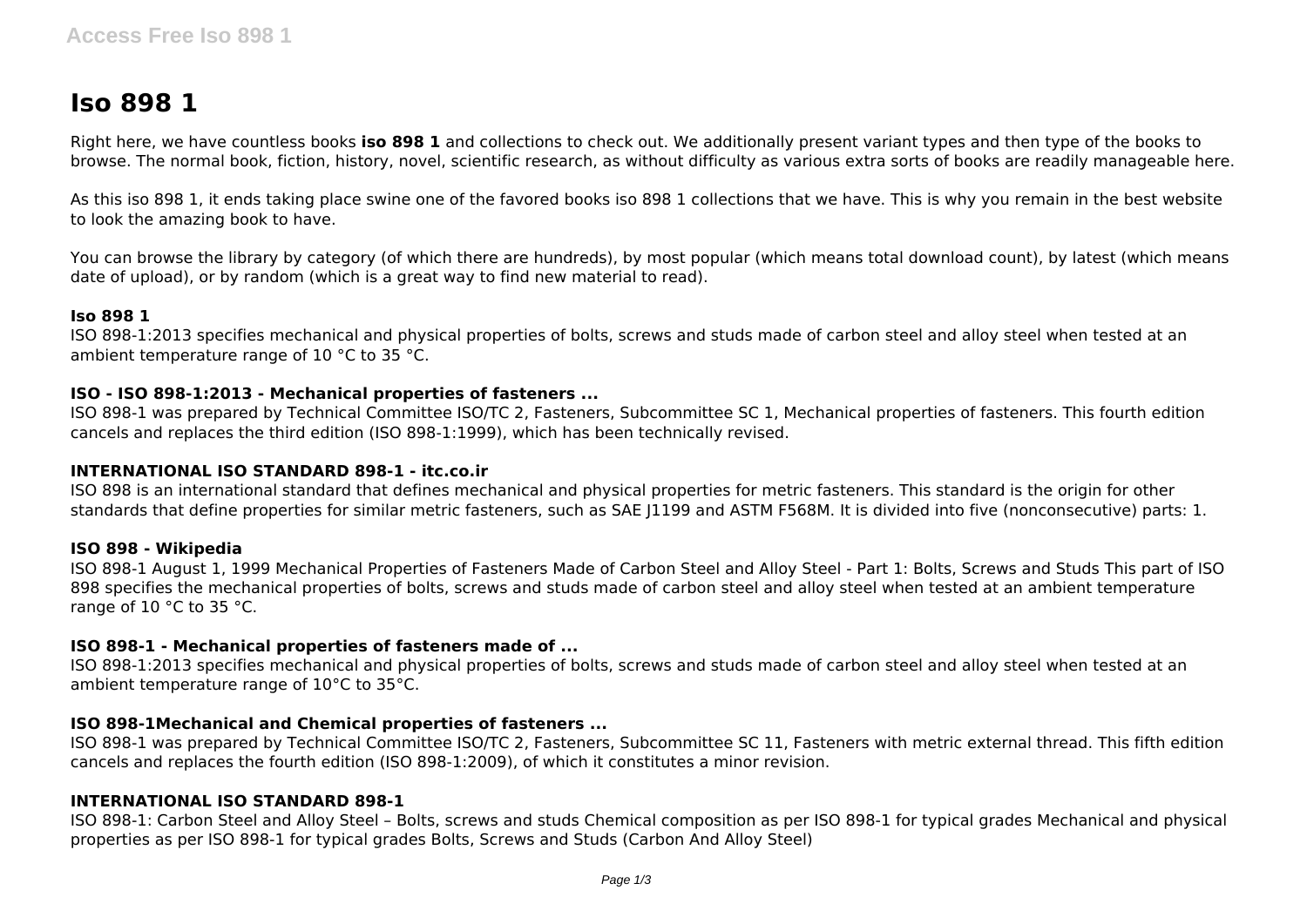# **ISO 898-1: Bolts, screws and studs - Andrews Fasteners Ltd**

EN ISO 898-1 (2013) MECHANICAL PROPERTIES OF BOLTS SCREWS AND STUDS (extract) 7 Mechanical and physical properties The bolts, screws and studs of the specified property classes shall, at ambient temperature2), meet all the applicable

# **EN ISO 898-1 (2013) MECHANICAL PROPERTIES OF BOLTS SCREWS ...**

DIN EN ISO 898-1 DIN EN 20898-2 Strength values Extract Extract of screws / nuts Material characteristics Strength class 4.6 5.6 5.8 6.8 8.8 10.9 12.9 Tensile strength R min N/mm2400 500 500 600 800 1000 1200

# **DIN EN ISO 898-1 DIN EN 20898-2 Strength values**

ISO 898-1 was prepared by Technical Committee ISO/TC 2, Fasteners, Subcommittee SC 11, Fasteners with metric external thread. This fifth edition cancels and replaces the fourth edition (ISO 898-1:2009), of which it constitutes a minor revision.

# **Mechanical properties of fasteners made of carbon steel ...**

ISO 898-1 was prepared by Technical Committee ISO/TC 2, Fasteners, Subcommittee SC 11, Fasteners with metric external thread. This fifth edition cancels and replaces the fourth edition ( ISO 898-1:2009 ), of which it constitutes a minor revision.

# **ISO 898-1:2013(en), Mechanical properties of fasteners ...**

1 Scope This part of ISO 898 specifies mechanical and physical properties of nuts with coarse thread and fine pitch thread made of carbon steel and alloy steel when tested at an ambient temperature range of 10 °C to 35 °C. Nuts conforming to the requirements of this part of ISO 898 are evaluated at that ambient temperature range.

# **INTERNATIONAL ISO STANDARD 898-2**

This part of ISO 898 is applicable to bolts, screws and studs  $\Box$  made of carbon steel or alloy steel.  $\Box$  having triangular ISO metric screw thread in accordance with ISO 68-1,  $\Box$  with coarse pitch thread M1,6 to M39, and fine pitch thread M8×1 to M39×3,  $\Box$  with diameter/pitch combinations in accordance with ISO 261 and ISO 262, and □ having thread tolerances in accordance with ISO 965-1, ISO 965-2 and ISO 965-4.

# **DIN EN ISO 898-1:2013-05**

Mechanical Properties Per ISO 898-1 (Externally Threaded Fasteners) Min. Proof Strength Min. Tensile Strength Min. Yield Strength MPa MPa Min. Max. MPa M5 - M16 580 800 (116,000 PSI) C22 C32 640 M18 - M39 600 830 (120,000 PSI) C23 C34 660

# **Mechanical Properties Metric**

BS EN ISO 898-1 specifies mechanical and physical properties of bolts, screws and studs made of carbon steel and alloy steel when tested at an ambient temperature range of 10 °C to 35 °C. Fasteners conforming to the requirements of this part of BS EN ISO 898 are evaluated at that ambient temperature range.

# **BS EN ISO 898-1:2013 Mechanical properties of fasteners ...**

This part of ISO 898 specifies mechanical and physical properties of nuts with coarse thread and fine pitch thread made of carbon steel and alloy steel when tested at an ambient temperature range of 10 °C to 35 °C. Nuts conforming to the requirements of this part of ISO 898 are evaluated at that ambient temperature range.